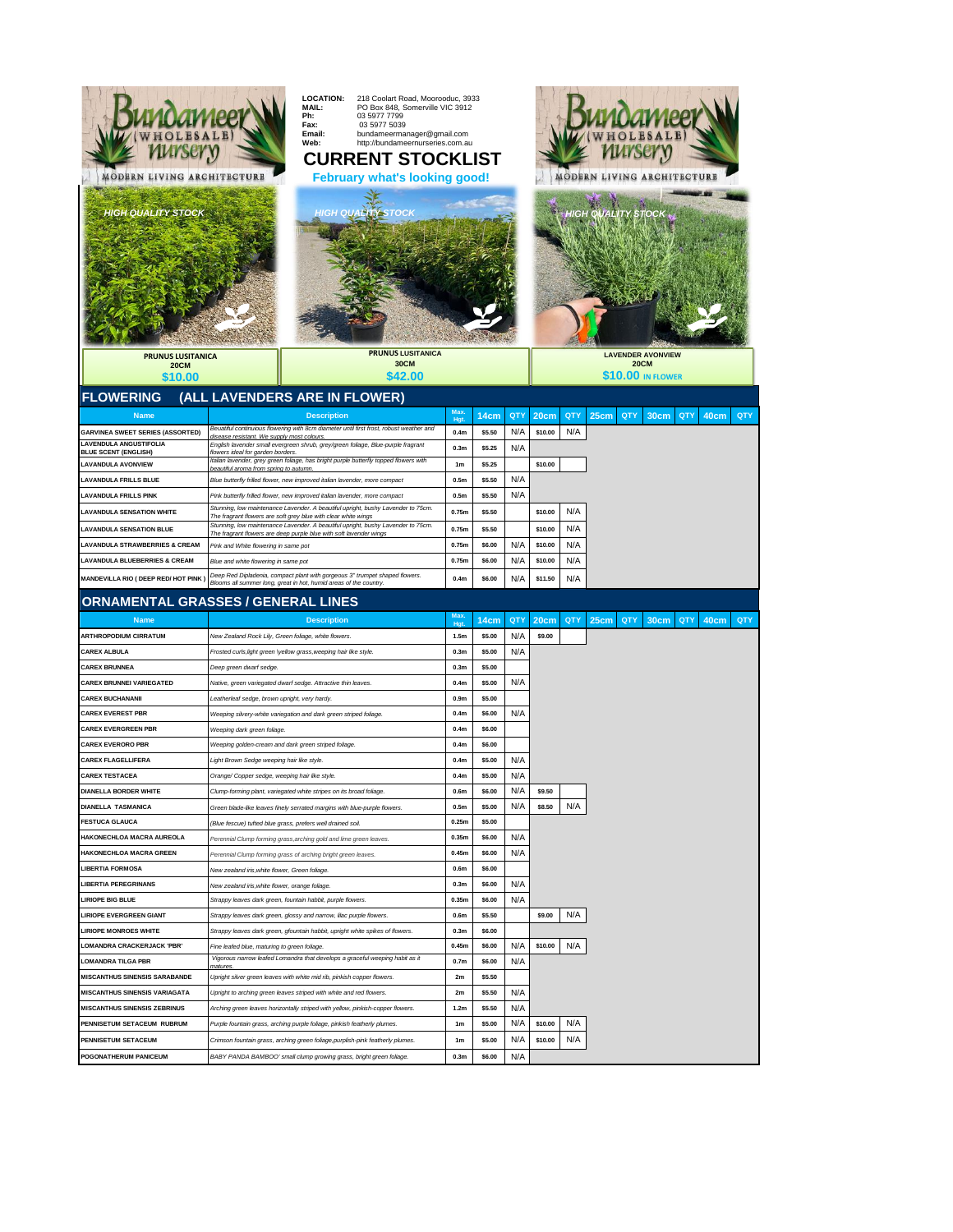|                            | PHORMIUMS - (Many Phormiums Becoming Available Now In Summer)         |                  |        |     |         |     |         |     |      |     |      |     |
|----------------------------|-----------------------------------------------------------------------|------------------|--------|-----|---------|-----|---------|-----|------|-----|------|-----|
| <b>Name</b>                | <b>Description</b>                                                    | $H\alpha$        | 14cm   | QTY | 20cm    | QTY | 25cm    | QTY | 30cm | QTY | 40cm | QTY |
| <b>ANNA RED</b>            | Deep purple leaves, silver underneath upright flax, hardy             | 1.8 <sub>m</sub> | \$6.40 |     | \$10.50 |     | \$21.00 | N/A |      |     |      |     |
| <b>APPLE GREEN (tenax)</b> | Wide, Apple green sword-like leaves, arching habbit, hardy            | 1.3 <sub>m</sub> | \$6.40 |     | \$10.50 |     | \$21.00 | N/A |      |     |      |     |
| <b>BLACK RAGE</b>          | Upright Habit, wide Black foliage                                     | 0.8 <sub>m</sub> | \$6.40 |     | \$10.50 |     |         |     |      |     |      |     |
| <b>BLOOD DIAMOND</b>       | Deep purple leaves, Crimson Red variegated sides, upright flax,hardy  | 1.8 <sub>m</sub> | \$6.40 | N/A | \$10.50 | N/A |         |     |      |     |      |     |
| <b>BRONZE BABY</b>         | Dark reddish brown, weeping habit, hardy                              | 1 <sub>m</sub>   | \$6.40 | N/A | \$10.50 | N/A |         |     |      |     |      |     |
| <b>COOKIANUM</b>           | Olive green, arching habit, hardy                                     | 1 <sub>m</sub>   | \$6.40 |     | \$10.50 |     |         |     |      |     |      |     |
| <b>DARK DELIGHT</b>        | Deep black purple, 3cm wide leaves, slightly arching                  | 1 <sub>m</sub>   | \$6.40 |     | \$10.50 | N/A |         |     |      |     |      |     |
| <b>DUET</b>                | Cream and green variegated, upright habit                             | 1 <sub>m</sub>   | \$6.40 | N/A | \$10.50 | N/A |         |     |      |     |      |     |
| <b>ELFIN</b>               | Purple bronze leaves, thin curly leaves, small habit, hardy           | 0.8 <sub>m</sub> | \$6.40 | N/A | \$10.50 | N/A |         |     |      |     |      |     |
| <b>GUARDSMAN</b>           | Wide bronze-maroon leaves with scarlet margins, upright habit         | 2m               | \$6.40 | N/A |         | N/A | \$21.00 | N/A |      |     |      |     |
| <b>HAWTHORN</b>            | Bronze and Yellow Gold Foliage, clumping habbit                       | 1 <sub>m</sub>   | \$6.40 | N/A |         | N/A | \$21.00 |     |      |     |      |     |
| <b>IVORY STREAK 'PBR'</b>  | Low growing upright habit, ivory and green varigation                 | 0.5 <sub>m</sub> | \$6.40 | N/A | \$10.50 | N/A |         |     |      |     |      |     |
| <b>JESTER</b>              | Bright red centred leaves with wide lime green margins, arching habit | 1 <sub>m</sub>   | \$6.40 | N/A | \$10.50 | N/A |         |     |      |     |      |     |
| <b>MAORI CHIEF</b>         | Upright , srong bronze centres with wide deep red margins             | 1.8 <sub>m</sub> | \$6.40 | N/A |         | N/A |         |     |      |     |      |     |
| <b>MAORI MAIDEN</b>        | Rose red leaves striped with bronze, weeping habit                    | 1 <sub>m</sub>   | \$6.40 | N/A | \$10.50 | N/A |         |     |      |     |      |     |
| <b>MAORI QUEEN</b>         | Upright habit, same as "chief" but smaller and paler                  | 1 <sub>m</sub>   | \$6.40 | N/A |         | N/A | \$21.00 | N/A |      |     |      |     |
| <b>MAORI SUNRISE</b>       | Orange\bronze\yellow stripes, arching habit                           | 1 <sub>m</sub>   | \$6.40 | N/A | \$10.50 | N/A |         |     |      |     |      |     |
| <b>MINT SLICE</b>          | Upright Habit, wide Black foliage with Green margins                  | 0.8 <sub>m</sub> | \$6.40 |     | \$10.50 | N/A |         |     |      |     |      |     |
| <b>PINK STRIPE</b>         | Wide bronze-green(almost gray)leaves edged with faint pink stripe     | 1 <sub>m</sub>   | \$6.40 | N/A | \$10.50 | N/A |         |     |      |     |      |     |
| <b>PURPUREA</b>            | Brown purple leaves, upright grower, hardy, variance in colour        | 1.4 <sub>m</sub> | \$6.40 | N/A | \$10.50 | N/A |         |     |      |     |      |     |
| <b>SUNDOWNER</b>           | Bronze green leaves pink margins, upright habit,                      | 2m               | \$6.40 | N/A | \$10.50 |     |         |     |      |     |      |     |
| <b>SURFER BOY</b>          | Green and bronze striped, thin curly leaves, hardy, small habit       | 0.8 <sub>m</sub> | \$6.40 | N/A | \$10.50 | N/A |         |     |      |     |      |     |
| <b>TENAX</b>               | Green olive leaves, upright large grower, hardy                       | 2 <sub>m</sub>   | \$6.40 | N/A | \$10.50 | N/A |         |     |      |     |      |     |
| <b>TRICOLOUR</b>           | Green leaves banded cream and pink, burgundy edge, arching            | 1 <sub>m</sub>   | \$6.40 | N/A | \$10.50 | N/A |         |     |      |     |      |     |
| <b>VENEER (PBR)</b>        | Bronze, red, orange and soft yellow, look of a rich woodgrain         | 1 <sub>m</sub>   | \$6.40 | N/A | \$10.50 | N/A |         |     |      |     |      |     |
| <b>WAITARA GOLD</b>        | Low growing brilliant goldern flax, upright habit                     | 1 <sub>m</sub>   | \$6.40 | N/A | \$10.50 |     |         |     |      |     |      |     |
| YELLOW WAVE                | Green leaves with thick yellow band, weeping habit                    | 1 <sub>m</sub>   | \$6.40 |     | \$10.50 |     | \$21.00 | N/A |      |     |      |     |
| <b>CORDYLINES</b>          |                                                                       |                  |        |     |         |     |         |     |      |     |      |     |
| <b>Name</b>                | <b>Description</b>                                                    | Max<br>$H\alpha$ | 14cm   | QTY | 20cm    | QTY | 25cm    | QTY | 30cm | QTY | 40cm | QTY |
| <b>KASPAR</b>              | Mid-green foliage gives it a tropical appearance                      | 2m               | \$5.50 | N/A | \$8.50  |     |         |     |      |     |      |     |
| <b>RED EDGE</b>            | Green foliage with pink/red edges                                     | 2m               | \$5.50 | N/A | \$8.50  | N/A |         |     |      |     |      |     |
| <b>RED SENSATION</b>       | Burgundy strappy leaves                                               | 2m               | \$5.50 |     | \$8.50  | N/A |         |     |      |     |      |     |
| <b>RED STAR</b>            | Ruby Red to Burgundy sword-like foliage                               | 2m               | \$5.50 | N/A | \$8.50  |     |         |     |      |     |      |     |
| <b>SUNDANCE</b>            | Dark green sword- like leaves with pink-red mid-rib                   | 2m               | \$5.50 | N/A | \$8.50  | N/A |         |     |      |     |      |     |

**February what's looking good!** 



| <b>WATERHOUSIA FLORIBUNDA</b><br><b>40CM</b> | <b>WATERHOUSIA FLORIBUNDA</b><br><b>WARNERS 30CM</b> | <b>PRUNUS LUSITANICA</b><br>40CM |
|----------------------------------------------|------------------------------------------------------|----------------------------------|
| $$80.00(1.5m+1)$                             | $$40.00$ (1.2m+)                                     | \$80.00 (1.5m)                   |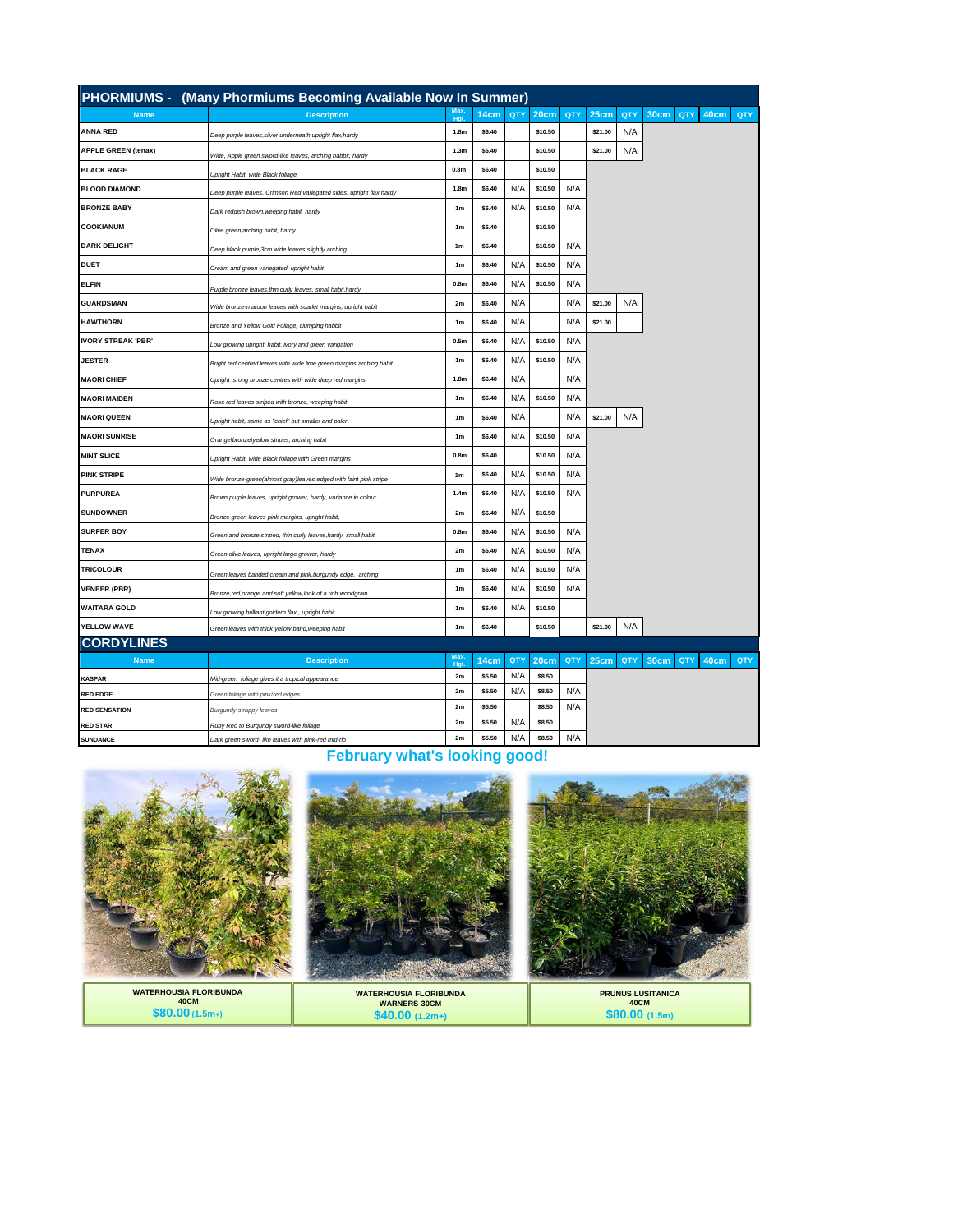| <b>TREES/HEDGING</b>                                          |                                                                                                                                                                                                                |                  |                                 |     |                |         |                |     |                 |         |          |     |
|---------------------------------------------------------------|----------------------------------------------------------------------------------------------------------------------------------------------------------------------------------------------------------------|------------------|---------------------------------|-----|----------------|---------|----------------|-----|-----------------|---------|----------|-----|
| <b>Name</b>                                                   | <b>Description</b>                                                                                                                                                                                             | Max<br>Hgt.      | 14cm                            | QTY | 20cm           | QTY     | 25cm           | QTY | 30cm            | QTY     | 40cm     | QTY |
| <b>ACMENA SMITHII 'CHERRY SURPRISE'</b>                       | Australian Native, compact, low branching shrub, glossy green foliage and bright red<br>new growth. Small cream flowers in Spring and Summer.                                                                  | 1.5m             | \$6.00                          | N/A | \$10.00        |         | \$20.00        | N/A | \$42.00         |         | \$80.00  | N/A |
| <b>ACMENA SMITHII 'FIRESCREEN' PBR</b>                        | Native, glossy green with copper-red new growth, Easy to manage Hedge.                                                                                                                                         | 1.5m             | \$6.00                          | N/A | \$10.00        | N/A     | \$20.00        | N/A | \$46.00         | N/A     | \$90.00  |     |
| <b>ACMENA SMITHII 'GREEN SCREEN'</b>                          | Fast grower with a lovely dark green foliage and bronze tinted new growth. Produces<br>nauve berries and grow to 8m if left untrimmed. Hedge 2-5m.                                                             | 8m               | \$5.50                          | N/A | \$10.00        | N/A     | \$20.00        | N/A | \$42.00         |         |          |     |
| <b>ACMENA SMITHII 'SUNRISE'</b>                               | Medium dense native shrub, small glossy green foliage with flushes of red new<br>growthr, use for a feature hedge or screen. Pysilid Resistant.                                                                | 3m               | \$6.00<br>N/A<br>\$10.00        |     | \$20.00        | N/A     |                |     |                 |         |          |     |
| <b>AGONIS FLEXUOSA 'AFTER DARK' (1.6M)</b>                    | Dark purple foliage has a beautiful, soft weeping habit making it able to withstand high<br>winds. Fantastic low maintenance feature Tree & Hedging!                                                           | $3-6m$           |                                 |     |                | \$45.00 |                |     | \$90.00         | N/A     |          |     |
| AGONIS FLEXUOSA 'BURGUNDY' (1.8M)                             | Small attractive tree, white clusters of flowers in spring, beautiful weeping habit,<br>Spectacular foliage is dark burgundy coloured.                                                                         | 5 <sub>m</sub>   |                                 |     |                |         |                |     | \$90.00         |         |          |     |
| BLUEBERRY ASH (1.8M TALL)<br><b>ELAEOCARPUS 'PRIMA DONNA'</b> | Native wonderful small rainforest tree, pink flowering form of blueberry ash.                                                                                                                                  | 10 <sub>m</sub>  |                                 |     |                |         |                |     | N/A<br>\$100.00 |         |          |     |
| <b>BRACHYCHITON RUPESTRIS</b>                                 | Small-medium sized tree, bulbous trunk 'queensland bottle tree', Leaves are about<br>100 mm long, bell-shaped flowers are followed by seed capsules that contain many<br>large seeds.                          | 15m              |                                 |     |                |         |                |     |                 |         | \$120.00 |     |
| <b>BUXUS SEMPERVIRENS (ENGLISH BOX)</b>                       | Small and very compact. This shrub has a tight spread with a rounded crown.<br>Evergreen. Smooth and rounded dark green leaves with minimal colour variation.                                                  | 1.5 <sub>m</sub> | N/A<br>N/A<br>\$6.00<br>\$10.00 |     |                |         |                |     | \$75.00         |         |          |     |
| <b>CALLISTEMON GREAT BALLS OF FIRE</b>                        | Dense compact habit, intense red hues of new growth, ideal as a hedge with impact.                                                                                                                             | 1.75m            | \$6.00                          | N/A | \$10.00        |         | \$20.00        |     |                 |         |          |     |
| <b>CALLISTEMON KINGS PARK SPECIAL</b>                         | Vative shrub, very hardy, Flowers appear as beautiful crimson spikes through Spring<br>and Summer, requires little maintenance, slender, green foliage forms a neat, rounded<br>appearance.                    | 4 <sub>m</sub>   | \$9.50                          |     | N/A            | \$18.00 |                |     |                 | \$80.00 |          |     |
| <b>CUPRESS CASTLEWELLAN GOLD</b>                              | Fast growing, dense conical tree, green-gold foliage, ideal as a windbreak, screen or<br>trimmed hedge, extremely hardy, doing well in the harshest conditions.                                                | $6-7m$           | \$10.00<br>N/A                  |     | \$18.00        | N/A     | \$38.00        |     |                 |         |          |     |
| <b>EUONYMOUS GREEN ROCKET</b>                                 | Drought tolerant, hardy shrub, pest and disease resistance. Low maintenance,<br>establishes quickly. Small glossy foliage, similar appearance to English Box but<br>without the long wait for growth.          | 1 <sub>m</sub>   | N/A<br>\$5.50<br>\$10.00        |     |                |         |                |     |                 |         |          |     |
| <b>FICUS MICROCARPA HILLII</b>                                | Mostly used for instant hedging and screens. Small fast growing tree with attractive<br>foliage of different shades of green. Speckled grey bark.                                                              | 10 <sub>m</sub>  |                                 |     | \$10.00        | N/A     | \$20.00        | N/A |                 |         | \$80.00  | N/A |
| <b>FICUS MICROCARPA HILLII 'FLASH'</b>                        | Small fast growing tree, has attractive foliage that consists of different shades of green                                                                                                                     | 10 <sub>m</sub>  | \$5.50                          | N/A | \$10.00        | N/A     | \$18.00        | N/A | \$42.00         | N/A     | \$80.00  |     |
| <b>GRISELINIA LITTORALIS</b>                                  | Dense attractive evergreen hedging plant. Originally from New Zealand with glossy,<br>apple green, leathery leaves. It is an excellent hedging plant for seaside exposure and<br>responds well to trimming.    | 8m               |                                 |     | \$10.00        | N/A     | N/A<br>\$20.00 |     |                 |         | \$100.00 | N/A |
| <b>JUNIPERUS CHINENSIS 'SPARTON'</b>                          | Upright growth habit, dark green foliage, dense growth habit, small fleshy berries,<br>great for topiary, responds well to pruning.                                                                            | 9m               |                                 |     |                |         | N/A<br>\$20.00 |     |                 |         | \$80.00  | N/A |
| <b>LAURUS NOBILIS 'BAY TREE'</b>                              | Upright, hardy, evergreen tree, deep green foliage, Oval shaped leaves, coming from<br>edish brown branches, leaves are used in cooking, yellow fluffy clusters of flowers,<br>great for topiary.              | 7 <sub>m</sub>   |                                 |     | \$12.00        |         | \$25.00        |     | \$50.00         |         | \$100.00 |     |
| <b>LEIGHTON GREEN CYPRESS</b>                                 | A very hardy, large, fast growing evergreen, dense tree of pyramidal habit. Open<br>growth when young, thickens well with age. Responds well to pruning. Mainly used for<br>hedging & windbreaks.              | 20m              |                                 |     | \$10.00        | N/A     | \$18.00        | N/A |                 |         | \$80.00  |     |
| <b>LEPTOSPERMUM STARRY NIGHT</b>                              | Fast growing shrub, fine deep purple foliage, weeping habit with purple-pink new<br>growth, snowy white flowers late spring/summer.                                                                            | 3m               |                                 |     |                |         | \$18.00        | N/A | \$42.00         |         | \$80.00  |     |
| <b>MAGNOLIA GRANDIFLORA 'LITTLE GEM'</b>                      | Glossy deep green leaves with furry brown coloured underneath, white saucer shaped<br>flowers from an early age. Great modern looking hedge!                                                                   | 5m               |                                 |     | \$10.00        | N/A     | \$22.00        | N/A | \$45.00         | N/A     | \$85.00  | N/A |
| <b>IVE OLEA Furo</b><br>(MANZANILLO)                          | i srnali growing tree with leather-like leaves which are green with sliver unde<br>produces black edible fruit annually. A great table olive and used for its oil.                                             | 6m               |                                 |     | \$10.00<br>N/A |         | \$20.00        |     |                 |         | \$100.00 | N/A |
| OLIVE OLEA Europaea<br>(TOLLEY'S<br>UPRIGHT)                  | This is a low fruiting variety of olive tree that has an upright growth. Responds well to<br>pruning and can be grown with a single leader or easily pruned into a hedge for<br>screening. Foliage is silvery. | 4 <sub>m</sub>   |                                 |     | \$10.00        | N/A     | \$20.00        |     |                 |         | \$100.00 | N/A |
| PHOTINIA RED ROBYN                                            | Bright red new follage and glossy green mature leaves make a lovely hedge, shrub or<br>specimen plant in any climate. Frost hardy. Clip to shape regularly for maximum colour.                                 | 2.5 <sub>m</sub> |                                 |     | \$10.00        | N/A     | \$18.00        | N/A |                 |         |          |     |
| PHOTINIA ROBUSTA                                              | Small tree, fast growing, glossy red foliage turns to green, small white flowers in early<br>spring, red fleshy fruit following, dense growth habit great for screening.                                       | 8m               |                                 |     | \$10.00        | N/A     | \$18.00        |     |                 |         | \$80.00  | N/A |
| PITTOSPORUM LIMELIGHT                                         | Fast growing lilly pilly, with glossy green leaves with yellow centres, resistant to psyllid,<br>perfect for fast hedging from 1-3 m.                                                                          | 4-5m             |                                 |     | \$10.00        | N/A     | \$20.00        | N/A |                 |         |          |     |
| PITTOSPORUM MEAN SCREEN PBR                                   | Darker black stems, natuarally dense with a self branching habbit. Large fast growing,<br>attractive silver green foliage, ideal for screening and hedges.                                                     | 3.5 <sub>m</sub> | \$6.00                          | N/A | \$10.00        |         | \$20.00        | N/A |                 |         | \$80.00  | N/A |